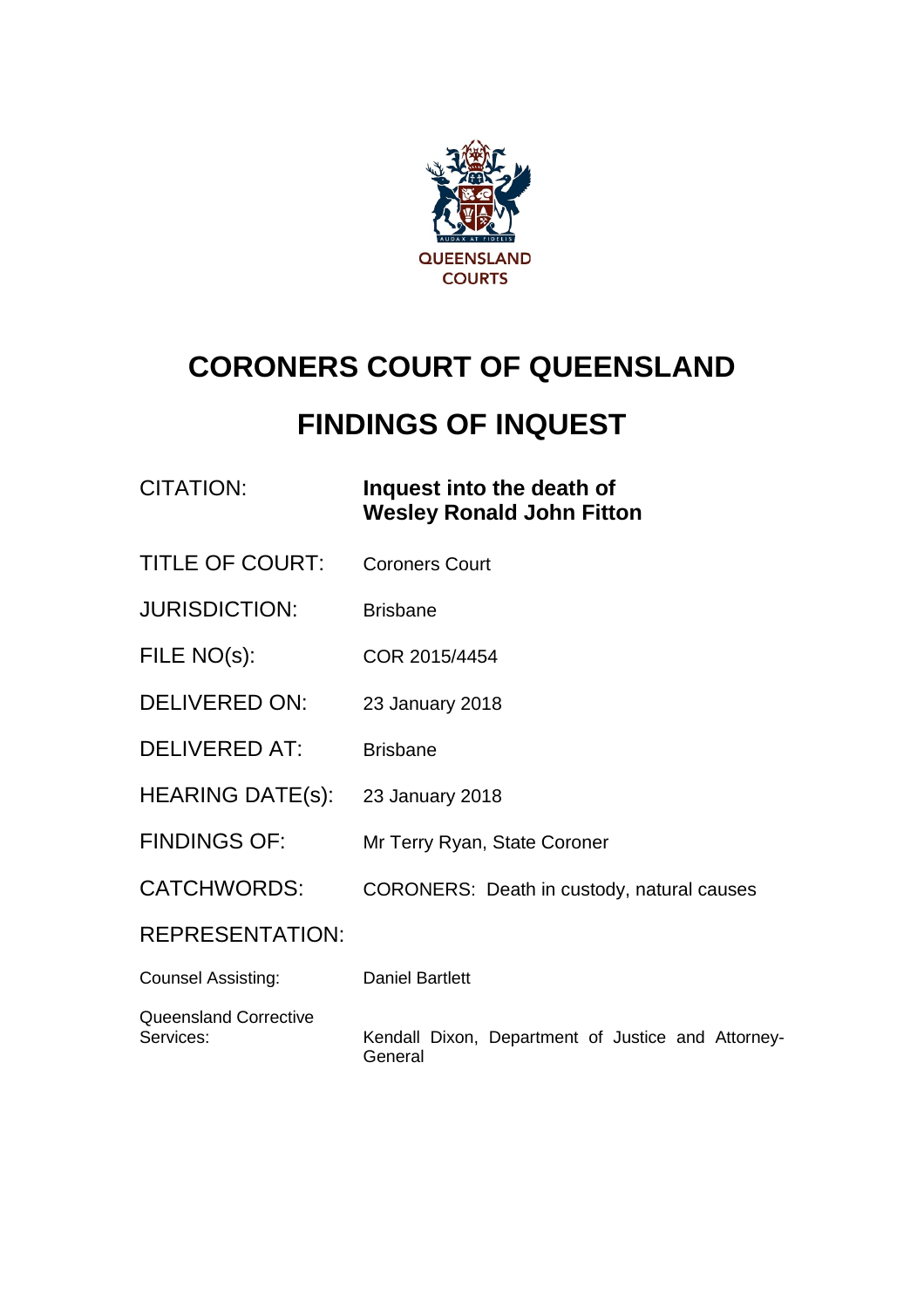#### **Introduction**

- 1. Wesley Fitton was aged 50 years at the time of his death in November 2015. He was survived by his three children and his wife of 28 years. Mr Fitton maintained contact with his wife throughout his term of imprisonment. I extend my condolences to his family.
- 2. In June 2014, Mr Fitton, then aged 48 years, was diagnosed with a metastatic undifferentiated epithelioid tumour. He commenced high dose palliative radiotherapy with chemotherapy. The cancer continued to grow despite ongoing palliative chemotherapy. His condition continued to decline, and he had episodes of nausea and difficulties with breathing which required admission to hospital.
- 3. Mr Fitton was incarcerated at the Wolston Correctional Centre (WCC). From 1 November 2015 to the date of his death on 10 November 2015, Mr Fitton's health declined and he was transferred to the Princess Alexandra Hospital (PAH) for pain relief on several occasions.
- 4. On 9 November 2015, Mr Fitton was brought to the WCC health centre by his carer as he was unable to swallow and was very lethargic. In the early hours of 10 November 2015, he was transferred to the PAH secure unit, where he told medical staff that he did not want any medical intervention.
- 5. Over the course of the day he was provided with pain relief. He became increasingly unsettled and continued to have difficulty swallowing and was struggling to breathe. Later that night, it was noticed that there were no signs of breathing and his pulse had decreased. After a brief period of monitoring no pulse could be detected. Mr Fitton was pronounced deceased by medical staff at 10:00pm.

### **The investigation**

- 6. An investigation into the circumstances leading to Mr Fitton's death was conducted by Detective Sergeant Andy Seery from the Queensland Police Service (QPS) Corrective Services Investigation Unit (CSIU).
- 7. Upon being notified of Mr Fitton's death, the CSIU attended the PAH and WCC. Mr Fitton's correctional records and his medical files from the PAH and WCC were obtained. The investigation was informed by statements from the relevant custodial correctional officers, the nurse unit manager at WCC, Mr Fitton's treating doctor at the PAH, and a statement from his wife. These statements were tendered at the inquest.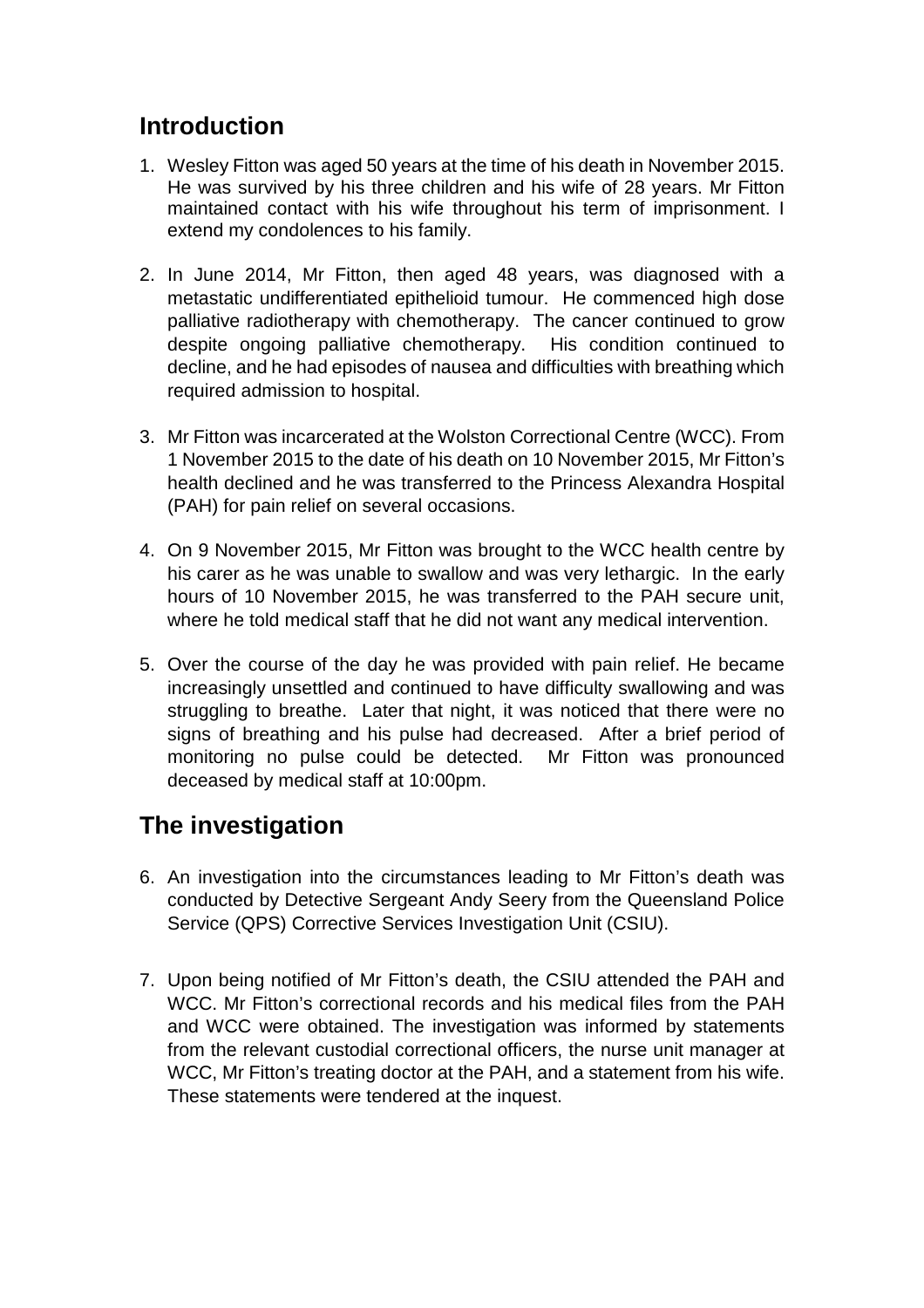- 8. An external autopsy examination with associated CT scans and toxicology testing was conducted by Dr Rohan Samarasinghe. At the request of the Coroners Court of Queensland, Dr Gary Hall from the Queensland Health Clinical Forensic Medicine Unit (CFMU) examined the statements as well as the medical records from the PAH and WCC and reported on them.
- 9. I am satisfied that the investigation was thoroughly and professionally conducted and that all relevant material was accessed.

#### **The Inquest**

10.As Mr Fitton was in custody when he died, an inquest into his death was required by the *Coroners Act 2003*. The inquest was held on 23 January 2018. All of the statements, medical records and material gathered during the investigation was tendered. Counsel Assisting proceeded immediately to submissions in lieu of any oral testimony being heard.

#### **Circumstances of the death**

- 11.On 21 October 2013, Mr Fitton was convicted of offences relating to making child exploitation material and indecent treatment, and incarcerated at WCC. He was sentenced to four years imprisonment. This was his second sentence for offences of this nature. In June 2008, he was sentenced to three years imprisonment, to be released on a recognisance after nine months, together with six months probation.
- 12.Mr Fitton's parole eligibility date was 3 January 2014. On 9 November 2015, Mr Fitton was granted exceptional circumstances parole to commence on 11 November 2015, pending the availability of a bed at a palliative care facility at Caloundra. An earlier application for exceptional circumstances parole was declined in September 2015.
- 13.In June 2014, Mr Fitton developed swelling in his neck for which he sought medical review. He was referred to the PAH. Investigations revealed he had affected neck lymph nodes from secondary malignant spread of epithelioid sarcoma (a soft tissue tumour) of an uncertain primary source, though it was presumed to be from the lung. At the time of diagnosis, Mr Fitton had extensive tumour involvement of the lymph nodes in his chest area around the large blood vessels from the heart, as well as in his neck causing compressive effects on his upper airway and voice.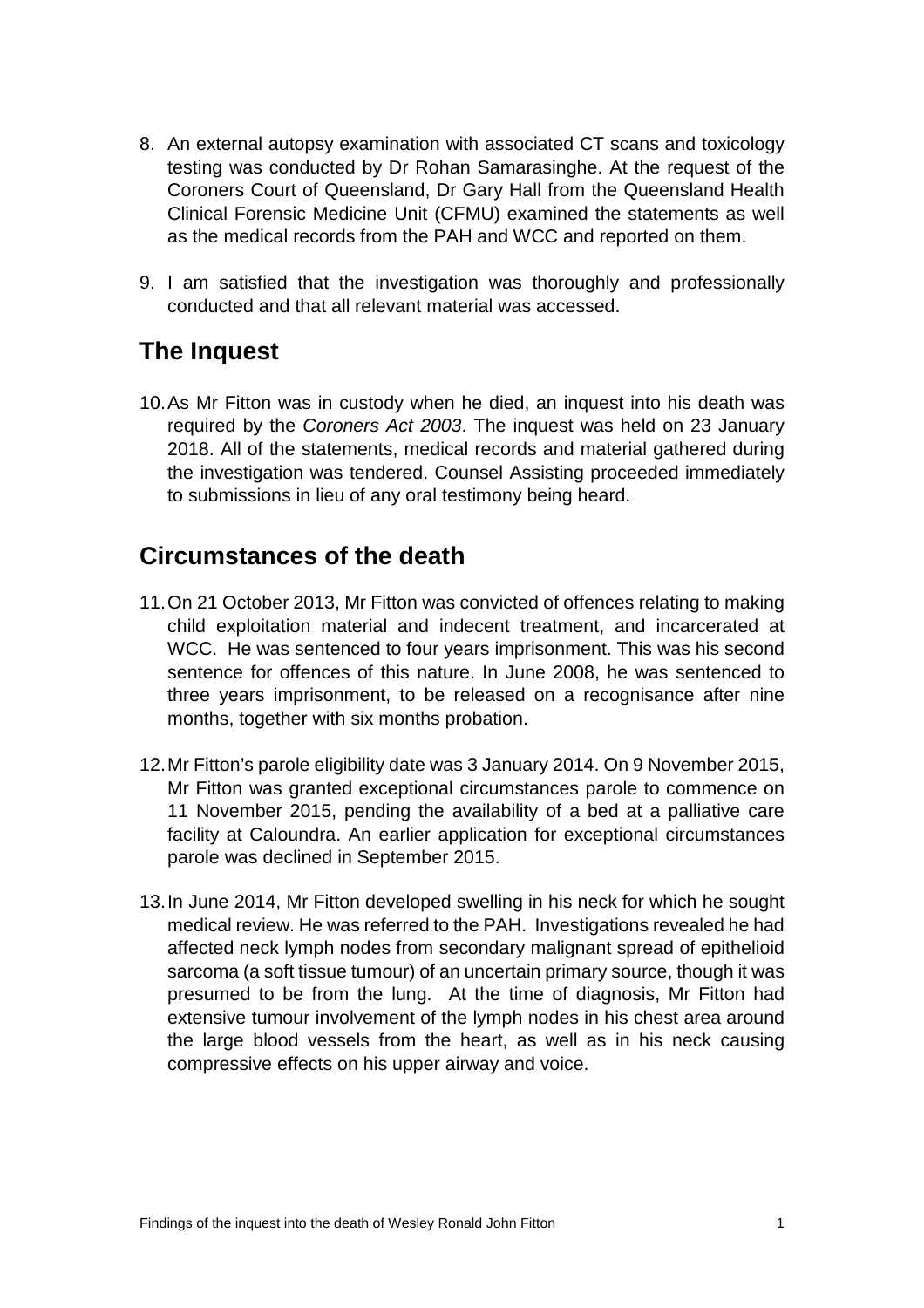- 14.Mr Fitton was reviewed by an Ear, Nose and Throat specialist and a cancer specialist, who considered that the extent of the disease was such that it was not amenable to curative surgical treatment. It was recommended that management was at best palliative, with a course of aggressive radiotherapy and chemotherapy.
- 15.Initially, Mr Fitton appeared to respond well to treatment with some evidence of regression of the tumour size. However, by June 2015, his tumour had re-grown with rapid increase in size noted, associated with pain and difficulty swallowing. He was again referred to the PAH, and repeat scanning showed enlargement of the tumour which was encroaching on vital structures. Further radiology was deemed inappropriate due to the lack of previous response. A further course of palliative chemotherapy was put in place.
- 16.In October 2015, the regimen was changed to a third chemotherapeutic agent. However, the tumour remained unremitting with increasing pain and decreased swallowing and dysphonia. The Nurse Unit Manager at WCC, Lorraine Reid provided a statement to assist the inquest.<sup>1</sup> Ms Reid provided details of the steps taken at the Health Centre throughout early November 2015 to manage Mr Fitton's pain and the increasing swelling in his neck. On the night of 4 November 2015, Mr Fitton was admitted to the PAH for pain management review and further investigations.
- 17.On 9 November 2015, Mr Fitton was admitted again to the PAH secure unit for palliation of his condition due to increased pain and poor swallow. In the early hours of 10 November 2015, he was reviewed by Medical Registrar, Dr Clare Finch. Dr Finch also provided a statement to assist the inquest.<sup>[2](#page-3-1)</sup> Dr Finch recalled that initially Mr Fitton did not want any medical interventions and was contemplating discharging himself against medical advice. When Dr Finch reviewed him, she noted that he was not confused, he was orientated and he was able to make decisions regarding his own health.
- 18.Dr Finch discussed Mr Fitton with the Oncologist, Dr McGrath, who agreed with the plan to admit Mr Fitton for medical management overnight. His care was managed by the Palliative Care team, and he passed away later that night.

<sup>1</sup> Exhibit B6.

<span id="page-3-1"></span><span id="page-3-0"></span><sup>2</sup> Exhibit B2.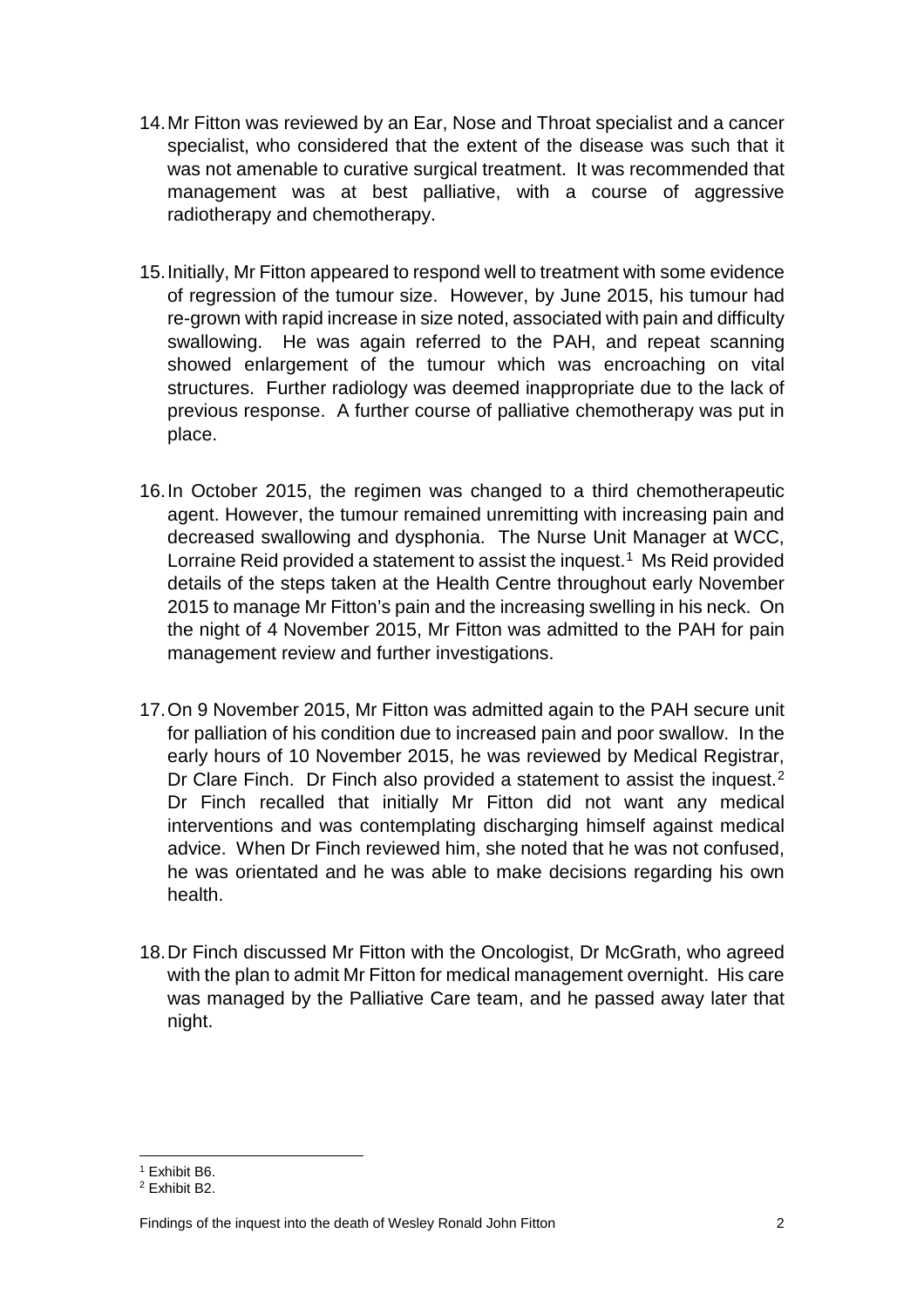- 19.Dr Hall assisted the inquest by reviewing the available medical records, witness statements (including that of Mrs Fitton), and the autopsy report completed by Dr Samarasinghe. He provided a detailed report which was tendered at the inquest.<sup>[3](#page-4-0)</sup>
- 20.An external autopsy examination was carried out by Dr Samarasinghe. CT scans revealed a significantly large tumour mass on the right side of Mr Fitton's neck with shifting of the midline neck structures to the left causing tracheal obstruction. Metastatic lesions were identified within the mediastinum and possibly within the liver. There were no suspicious injuries.
- 21.The autopsy report completed by Dr Samarasinghe found the cause of death to be from a tracheal obstruction due to poorly differentiated metastatic malignant epithelioid sarcoma of unknown primary origin. Dr Hall explained that sarcomas are a rare soft tissue tumour deriving from embryonic mesenchymal cells responsible for development of muscle, fat, fibrous tissue, cartilage and bone. They are aggressive tumours with extremely poor prognosis once they spread through the body.
- 22.Dr Hall confirmed that the medical management of people in custodial settings should mirror that in the community with respect to good medical care, appropriate investigation and treatment of medical conditions.
- 23.While Dr Hall did have a concern regarding a six week delay for a CT scan in 2015, he clarified that in terms of the overall outcome, this delay did not have any impact.<sup>[4](#page-4-1)</sup>
- 24.Dr Hall concluded that when Mr Fitton's tumour was viewed in the context of its aggressive presentation and resistance to aggressive treatment, it was unlikely that earlier recognition would have changed the outcome.
- 25.Dr Hall concluded that he had no concerns regarding the medical management of Mr Fitton either at the PAH or at the WCC medical clinic. Mr Fitton was accepted by the PAH and investigated appropriately. The diagnosis of his tumour was met with appropriate discussion in a number of specialist meetings and clinics. His case was widely discussed and best practice management undertaken. Dr Hall opined that Mr Fitton was received appropriately at the WCC clinic and emergent conditions were actioned appropriately and in a timely manner. Mr Fitton was listened to and when he chose not to undertake treatment, his wishes were respected.[5](#page-4-2)

<sup>3</sup> Exhibit B7.

<span id="page-4-1"></span><span id="page-4-0"></span><sup>4</sup> Exhibit B7, page 17.

<span id="page-4-2"></span><sup>5</sup> Exhibit B7, page 18.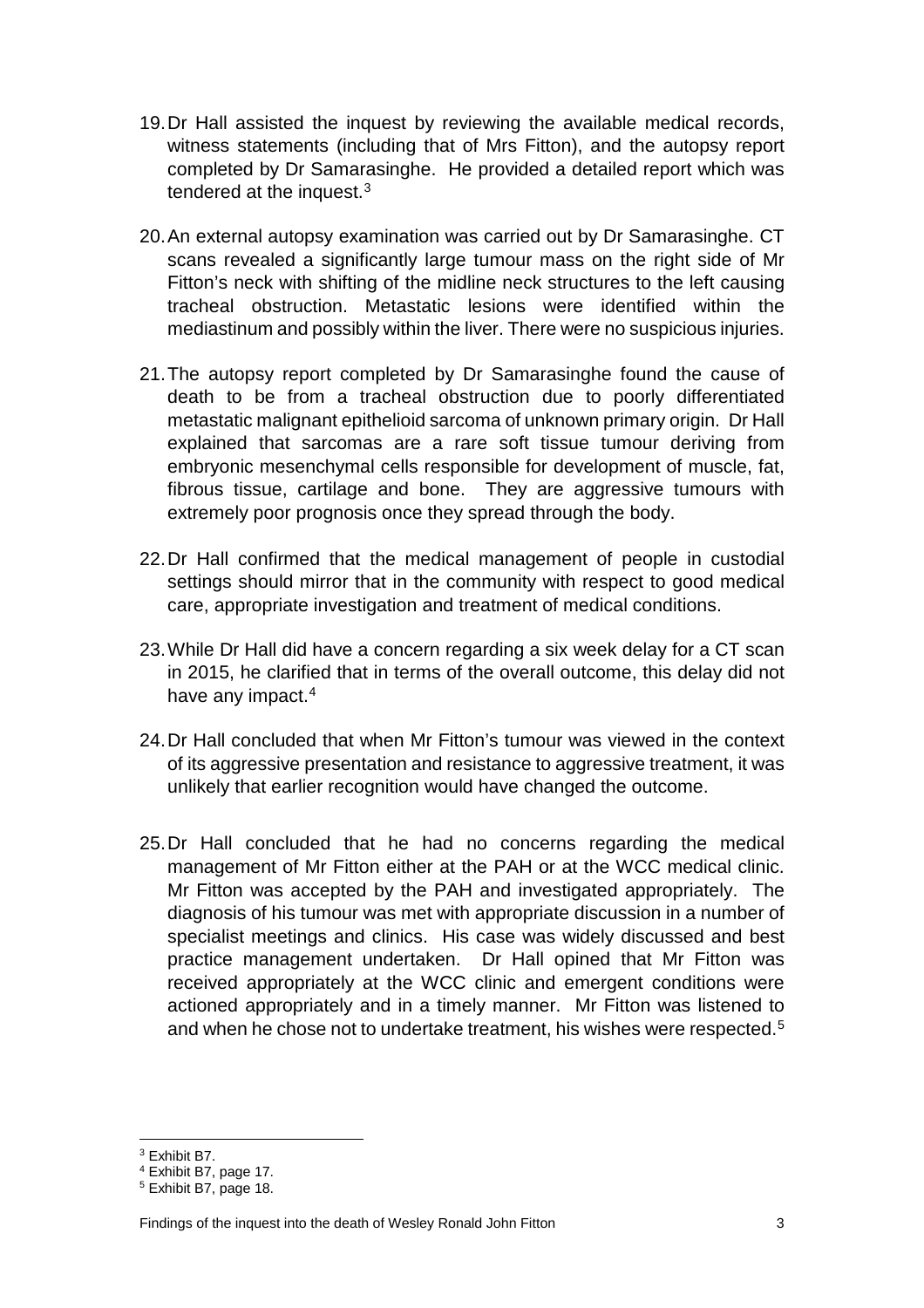### **Conclusions**

- 26.Mr Fitton's death was the subject of a police investigation by the CSIU. That investigation has been considered by me and I accept that the death was from natural causes with no suspicious circumstances associated with it.
- 27.I find that none of the correctional officers or inmates at WCC caused or contributed to his death. I am also satisfied that Mr Fitton was given appropriate medical care by staff at WCC while he was in custody, and also at the PAH while he was admitted there. His death could not have reasonably been prevented.
- 28.Mrs Fitton's statement set out a number of concerns relating to decisions by the Parole Board to deny her husband parole on compassionate grounds, and limits placed on contact with him on his final day at the PAH. I appreciate that these matters are of great concern to Mrs Fitton and others whose family members are diagnosed with terminal illnesses while in custody. However, I do not consider that they were ultimately connected to Mr Fitton's death, or whether deaths in similar circumstances could have been prevented. Accordingly, these issues were not examined in any detail at the inquest.
- 29.It is a recognised principle that the health care provided to prisoners should not be of a lesser standard than that provided to other members of the community. The evidence tendered at the inquest established the adequacy of the medical care provided to Mr Fitton when measured against this benchmark.

### **Findings required**

30.I am required to find, as far as is possible, the medical cause of death, who the deceased person was and when, where and how he came by his death. After considering all of the evidence I am able to make the following findings:

|               | <b>Identity of the deceased</b> – The deceased person was Wesley Ronald John<br>Fitton.                                                                                                                                                                                    |
|---------------|----------------------------------------------------------------------------------------------------------------------------------------------------------------------------------------------------------------------------------------------------------------------------|
| How he died - | Mr Fitton died after he was diagnosed with<br>metastatic undifferentiated epithelioid tumour.<br>The progression of the tumour was rapid, and<br>it was not amenable to curative surgical<br>treatment, despite high dose<br>palliative<br>radiotherapy with chemotherapy. |